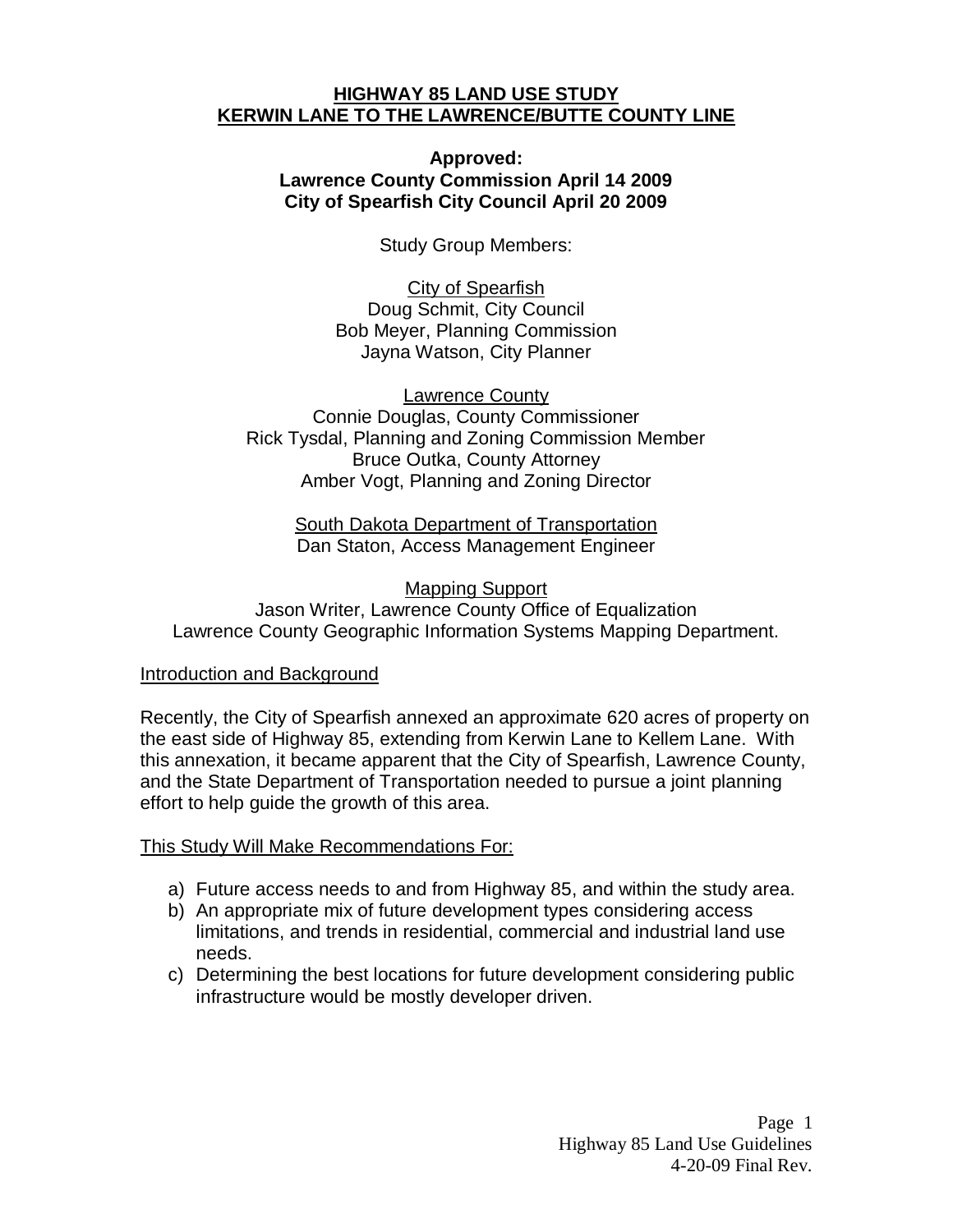### This Study Will Not:

- a) Change the existing zoning or land use rights of any individual property.
- b) Require existing property owners to dedicate road right of way for planned streets now. The ideas contained in the study would be recommendations for FUTURE development.
- c) Replace the traditional process whereby changes in zoning can be requested.

# BASIS OF RECOMMENDATIONS FOR THE HIGHWAY 85 FRONTAGE:

Highway 85 serves as a regional highway, connecting Spearfish to destinations north of it. With regional highway access, it is likely that the areas fronting the highway will change from their existing agriculture uses to some form of developed condition in the future.

Currently, there is no pressure for development approvals which offers the decision making bodies of the City and County an opportunity to understand the potential assets and liabilities of this planning area before development takes place. The ideas contained in this study are intended to promote coordinated and sound planning decisions based on having a broader discussion of the entire area.

The study area has been divided into two general planning areas: 1) The areas within 660 feet of Highway 85 on the east and west sides of the highway between Kerwin Lane and the county line, known as the mixed use corridor 2) areas outside the 660 feet. Because of the likelihood that there will be some nonresidential land uses in this highway corridor, the 660 foot dimension represents the maximum depth of any parcel that shall be considered for commercial or industrial development. Beyond this depth, the potential for transition to the adjacent rural large lot zoning becomes more difficult. Within the 660 feet, it is assumed that a typical scenario would be non-residential land uses for the first 200 to 300 feet of property depth measured from Highway 85, with another 300 to 400 feet of property depth for parking areas, or residential use that "steps down" in intensity between the highway fronted land uses, and the rural areas beyond. A general illustration of this concept is described in the attached map.

## *GOALS AND PRINCIPLES FOR PROPERTY WITHIN 660 FEET EAST AND WEST OF HIGHWAY 85*

1) Allow a variety of land uses including commercial, industrial, and residential under the following criteria: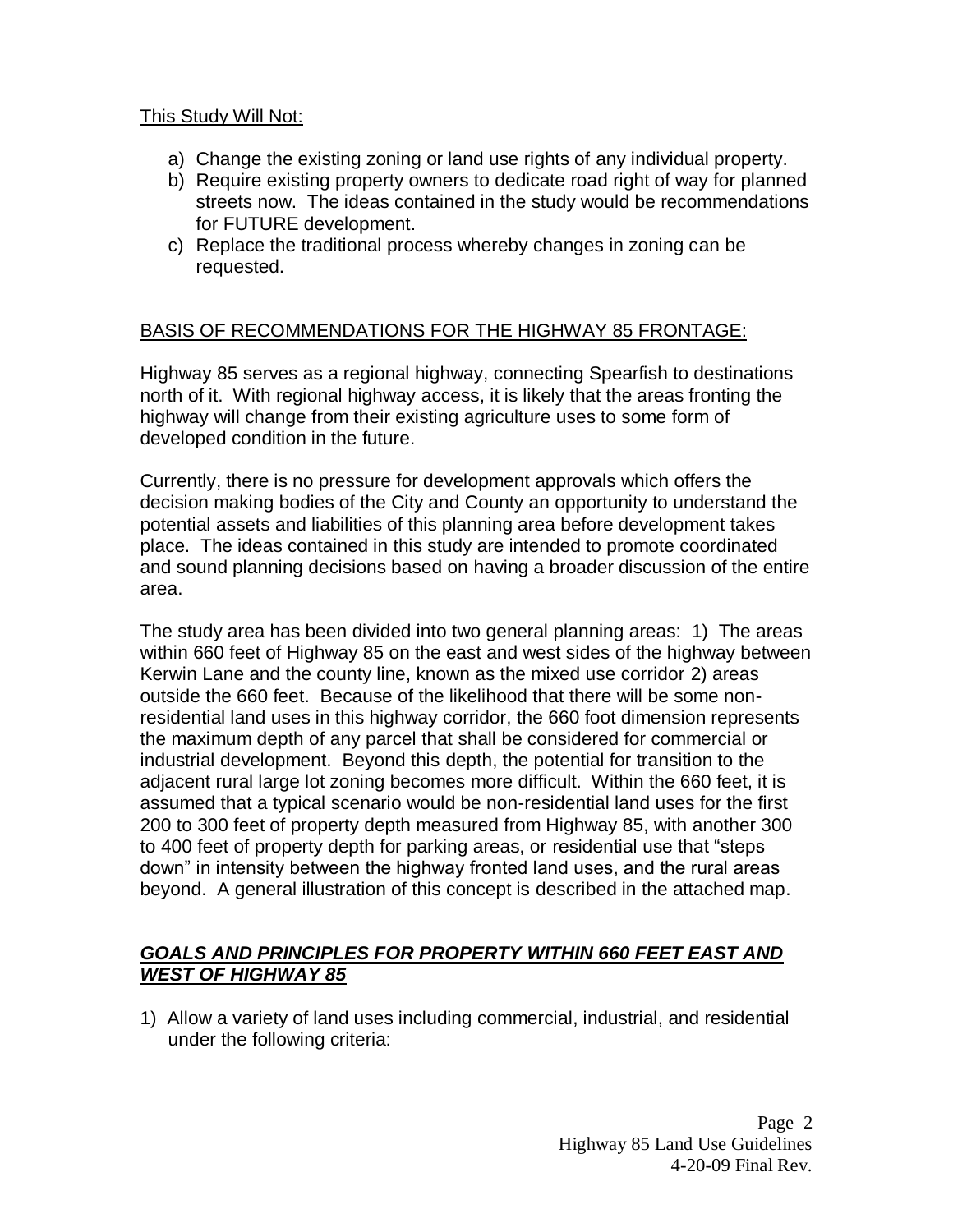- a. No direct access shall be allowed to Highway 85; access may be provided by a coordinated service/frontage road as shown on the land use diagram, and connecting to existing median breaks.
- b. Commercial land uses shall be concentrated at the existing median breaks, and with South Dakota department of transportation approval for access.
- c. Parcels shall dedicate and improve the section of the service/frontage road that is within their development parcel; flexibility in alignment shall be considered.
- d. All development requests shall demonstrate compliance with the following goals:
	- 1. Overall development intensity shall be compatible with the existing site topography and natural features.
	- 2. Open space buffers and land use transitions to the adjoining parcels shall be provided along parcel edges to reduce the impact of different land uses.
	- 3. Public water and sewer shall be provided in circumstances where ground water and soil conditions are not conducive to septic design. Special attention shall be given to the areas within the Belle Fourche water production areas within the boundary formed by Interstate 90 and Valley Ranch Road, Old Belle Road to Highway 85. Parcels within city limits are subject to city code requirements for water and sewer systems.
	- 4. Land uses within 1/2 mile of the city rubble site and waste water treatment facility shall be light industrial, office and commercial or other use that is not affected by potential effects of the facility.
- e. Buildings shall be designed with the following standards:
	- i. No storage or service facing the highway.
	- ii. Upgraded facades for the portions of the building facing the highway are preferred.
	- iii. A minimum 20 foot wide landscape buffer between the highway right of way and building/site parking shall be provided.
- f. Encourage a continuation of low to medium impact land uses including:
	- i. Ag-2 and Rural Residential neighborhoods
	- ii. Agri-tourism (Bed and Breakfast, winery, event center)
	- iii. Public gathering places, churches, schools
	- iv. Agriculture/farming/ranching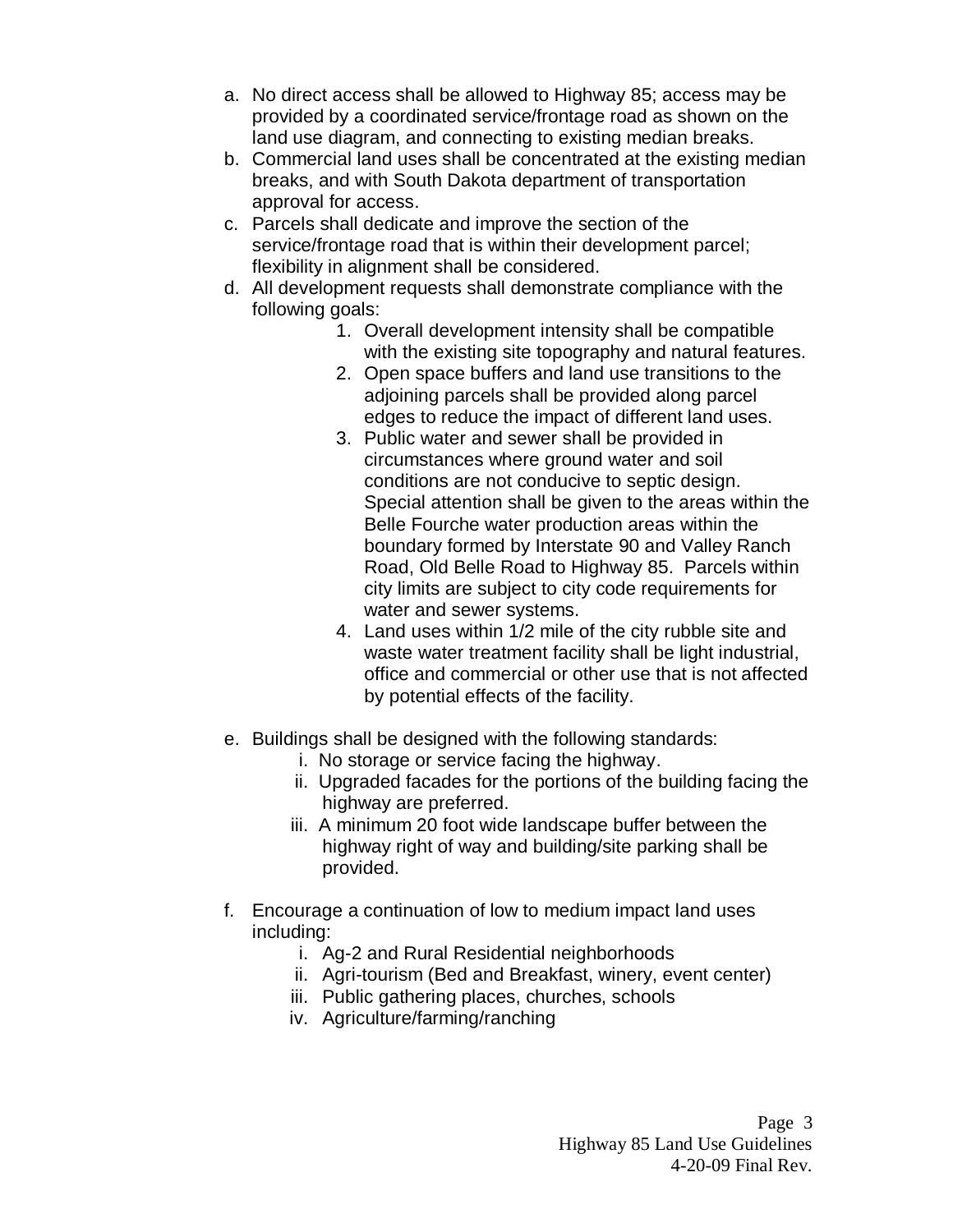2) Where connection to City Water and Sewer is possible, and where the land form is conducive to suburban level housing development, encourage increased residential densities through annexation to the City.

# *GOALS AND PRINCIPLES FOR PROPERTY OUTSIDE OF THE 660 FOOT CORRIDOR*

- 1) For parcels that are greater than 660 feet from Highway 85, these areas shall develop with the following principles in mind:
	- a. Residential neighborhoods consisting of a variety of lot sizes shall be considered, depending upon the general context of the area.
	- b. If a rezoning from an agricultural to residential category is requested, the development plan shall show how a transition is made between the proposed new development and the area surrounding it. Transitions through appropriately matched lot sizes, open space buffers, drainage corridors, etc. all shall be considered.
	- c. As development intensity increases, projects that provide for public water and sewer are preferred over those that do not. Special attention shall be given to the areas within the Belle Fourche water production areas within the boundary formed by Interstate 90 and Valley Ranch Road, Old Belle Road to Highway 85. Parcels within city limits are subject to city code requirements for water and sewer systems.
- 2) Land uses within 1/2 mile of the City rubble site and waste water treatment plant shall be light industrial, office and commercial or other use that is not affected by potential effects of the facility.
- 3) Special provisions for lands between Spearfish Creek and Highway 85, south of the Camp Comfort Road:
	- a. Encourage discussion of conversion of the City-Owned parcel south of the rubble site and Camp Comfort Road for purposes of additional light and heavy industrial uses, to be provided if and when city water and sewer become available to serve the property.
	- b. Industrial uses, if provided, shall be located north of the main ridge that runs east/west through the parcel identified in 3.a. in order to create a visual break and buffer to the lands lying south.
	- c. For lands south of the parcel identified in 3.a, if the current large lot ranching activities cease, and owners wish to request change of zoning, encourage annexation to the city and a suburban residential land use pattern to be served city water/sewer.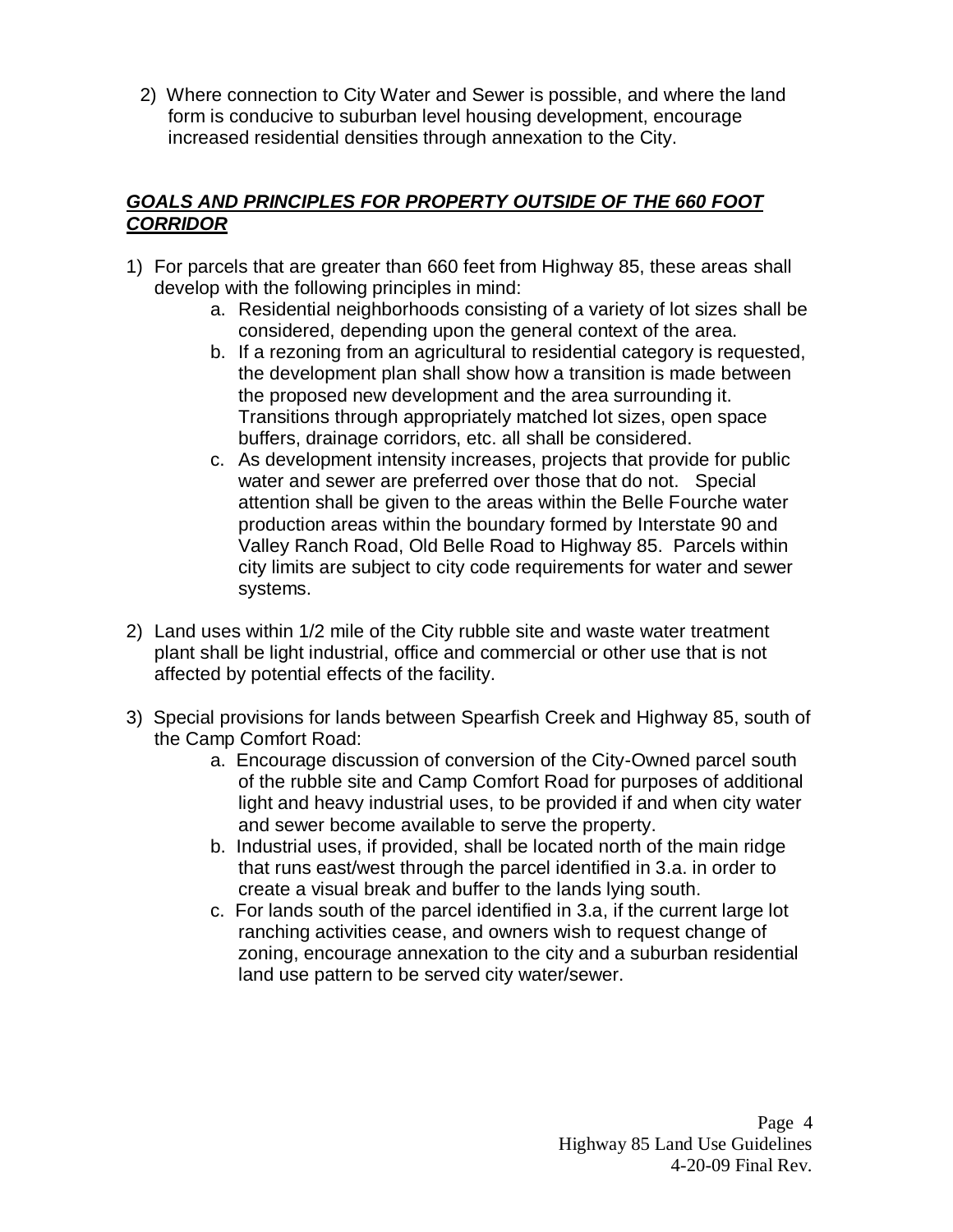# *GENERALIZED POLICIES*

### **Highway 85 Transportation Guidelines**

- 1) Access will only be allowed at identified intersections (with the star).
- 2) Promote and encourage a frontage/rearage service road right of way and standards to be determined including landscape requirements.
- 3) Plan for and promote a north/south collector road from Kerwin to Kellem Lane.
- 4) A minimum distance of 350 feet is preferred from the Highway 85 centerline to all roads that will feed onto east/west collectors in the study area.

### Public Water/Sewer

- 1) Plan for a regional sewer and water line (east or west) side of Highway 85.
- 2) Begin water and sewer master plan process that would tie this area to the rest of the city's infrastructure, and possibly around the east side of Lookout Mountain.
- 3) Platting within  $\frac{1}{2}$  mile of city limits in the three mile area shall be served by public water and sewer, or shall provide for a system of utilities in the public right of way that could be connected to future water and sewer systems.

### Stormwater Management

- 1) Properties shall manage their storm-water on site.
- 2) Detention basins located in the 100 year flood plain are discouraged. All detention shall take place outside the 100 year flood plain.

### Annexation Policies

- 1) If parcels are requesting zoning within 1 mile of city limits, or plat within  $\frac{1}{2}$  mile of City Limits, Council shall consider initiating annexation if not voluntarily requested by the owner. Such annexation must consider the costs to serving the potential annexation area.
- 2) Voluntary annexations shall enter into standard annexation agreement that indicates the timing and parties responsible for public infrastructure.
- 3) All annexations shall be reviewed in the context of how additional annexed areas would affect growth areas currently within city limits.

### Parks and Open Space Dedications

- 1) Plan for public park spaces based on the number of residential dwellings and according to recreation standards.
- 2) Major drainage corridors and flood plain shall be dedicated to the City.
- 3) Plan a comprehensive connected network of trails and parks.